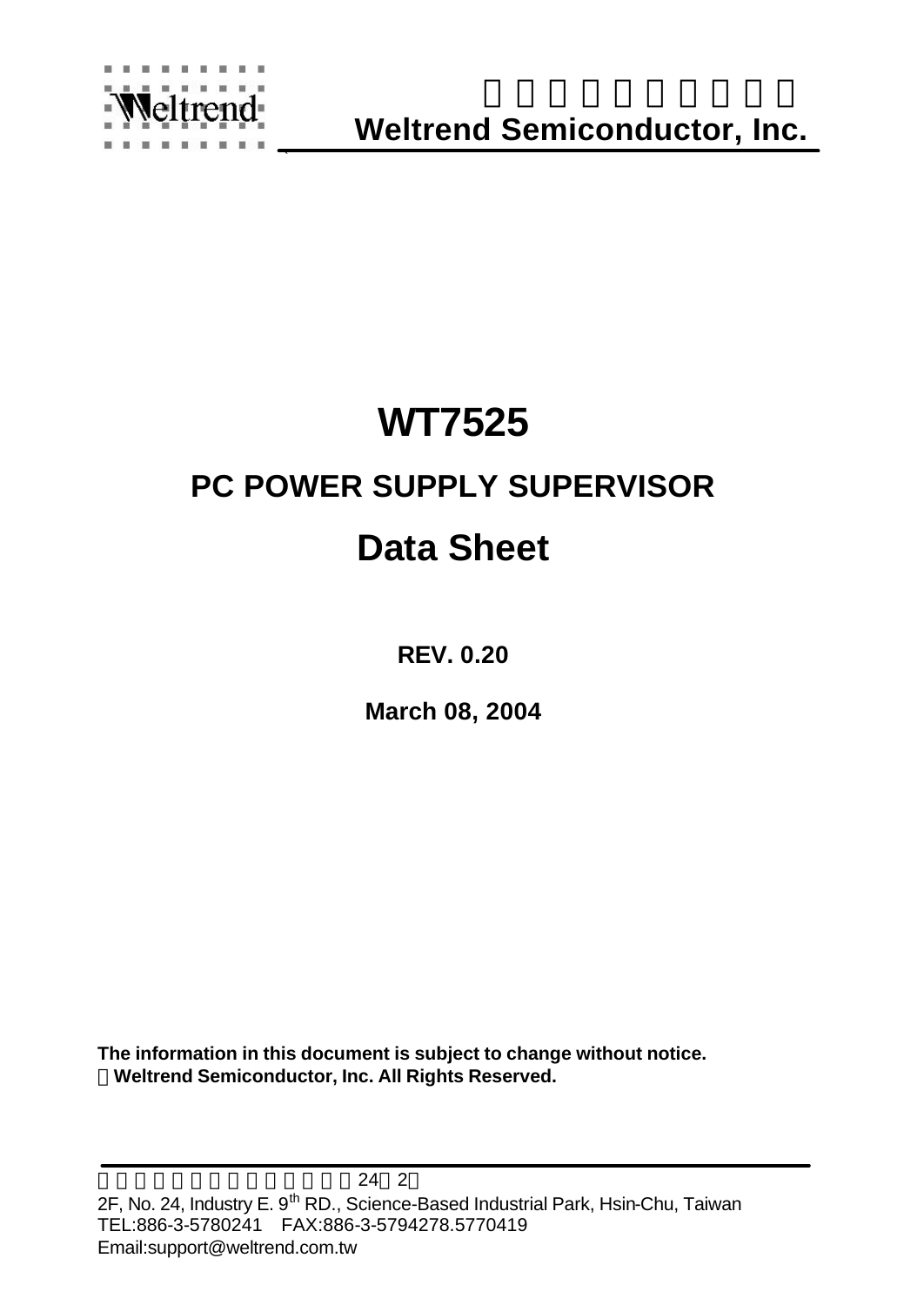

## **GENERAL DESCRIPTION**

The WT7525 provides protection circuits, power good output (PGO), fault protection latch (FPOB), and a protection detector function (PSONB) control. It can minimize external components of switching power supply systems in personal computer.

The Over / Under Voltage Detector (OVD / UVD) monitors V33, V5, V12A and V12B input voltage level. The Over Current Detector (OCD) monitor IS33, IS5, IS12A and IS12B input current sense. When OVD or UVD or OCD detect the fault voltage level, the FPOB is latched HIGH and PGO go low. The latch can be reset by PSONB go HIGH. There is 2.4 ms delay time for PSONB turn off FPOB.

When OVD and UVD and OCD detect the right voltage level, the power good output (PGO) will be issue.

## **FEATURES**

- The Over / Under Voltage Detector (OVD / UVD) monitors V33, V5, V12A and V12B input voltage level.
- The Over Current Detector (OCD) monitors IS33, IS5, IS12A and IS12B input current sense.
- Both of the power good output (PGO) and fault protection latch (FPOB) are Open Drain Output.
- 75 / 300 ms time delay for UVD.
- 300 ms time delay for PGO.
- 38 ms for PSONB input signal De–bounce.
- 73 us for internal signal De–glitches.
- 2.4 ms time delay for PSONB turn-off FPOB.

### **PIN ASSIGNMENT AND PACKAGE TYPE**

**Pin assignment**

| WT7525-140                          |        |                | WT7525-160   |                |    | WT7525-161     |                |                |                        |
|-------------------------------------|--------|----------------|--------------|----------------|----|----------------|----------------|----------------|------------------------|
| 1<br><b>PGI</b>                     | 14     | <b>PGO</b>     | <b>PGI</b>   | 1              | 16 | <b>PGO</b>     | <b>PGI</b>     | 1              | 16<br><b>PGO</b>       |
| <b>GND</b><br>$\overline{2}$        | 13     | <b>VCC</b>     | <b>GND</b>   | $\overline{2}$ | 15 | <b>VCC</b>     | <b>GND</b>     | $\overline{2}$ | 15<br><b>VCC</b>       |
| <b>FPOB</b><br>3                    | 12     | V <sub>5</sub> | <b>FPOB</b>  | 3              | 14 | V <sub>5</sub> | <b>FPOB</b>    | 3              | 14<br>V <sub>5</sub>   |
| <b>PSONB</b><br>4                   | 11     | <b>V33</b>     | <b>PSONB</b> | 4              | 13 | <b>V33</b>     | <b>PSONB</b>   | 4              | 13<br>V33              |
| <b>IS12AB</b><br>5                  | 10     | <b>V12A</b>    | <b>IS12A</b> | 5              | 12 | <b>V12A</b>    | <b>IS12A</b>   | 5              | 12<br>VCC <sub>2</sub> |
| R <sub>l</sub><br>6<br>$\mathbf{L}$ | 9      | <b>IS33</b>    | <b>RI</b>    | 6              | 11 | <b>IS33</b>    | R <sub>l</sub> | 6              | 11<br><b>V12A</b>      |
| V12B                                | 8<br>7 | <b>IS5</b>     | NC           | 7              | 10 | <b>IS5</b>     | <b>IS5</b>     | 7              | 10<br><b>IS33</b>      |
|                                     |        |                | V12B         | 8              | 9  | <b>IS12B</b>   | V12B           | 8              | 9<br><b>IS12B</b>      |
|                                     |        |                |              |                |    |                |                |                |                        |
|                                     |        |                |              |                |    |                |                |                |                        |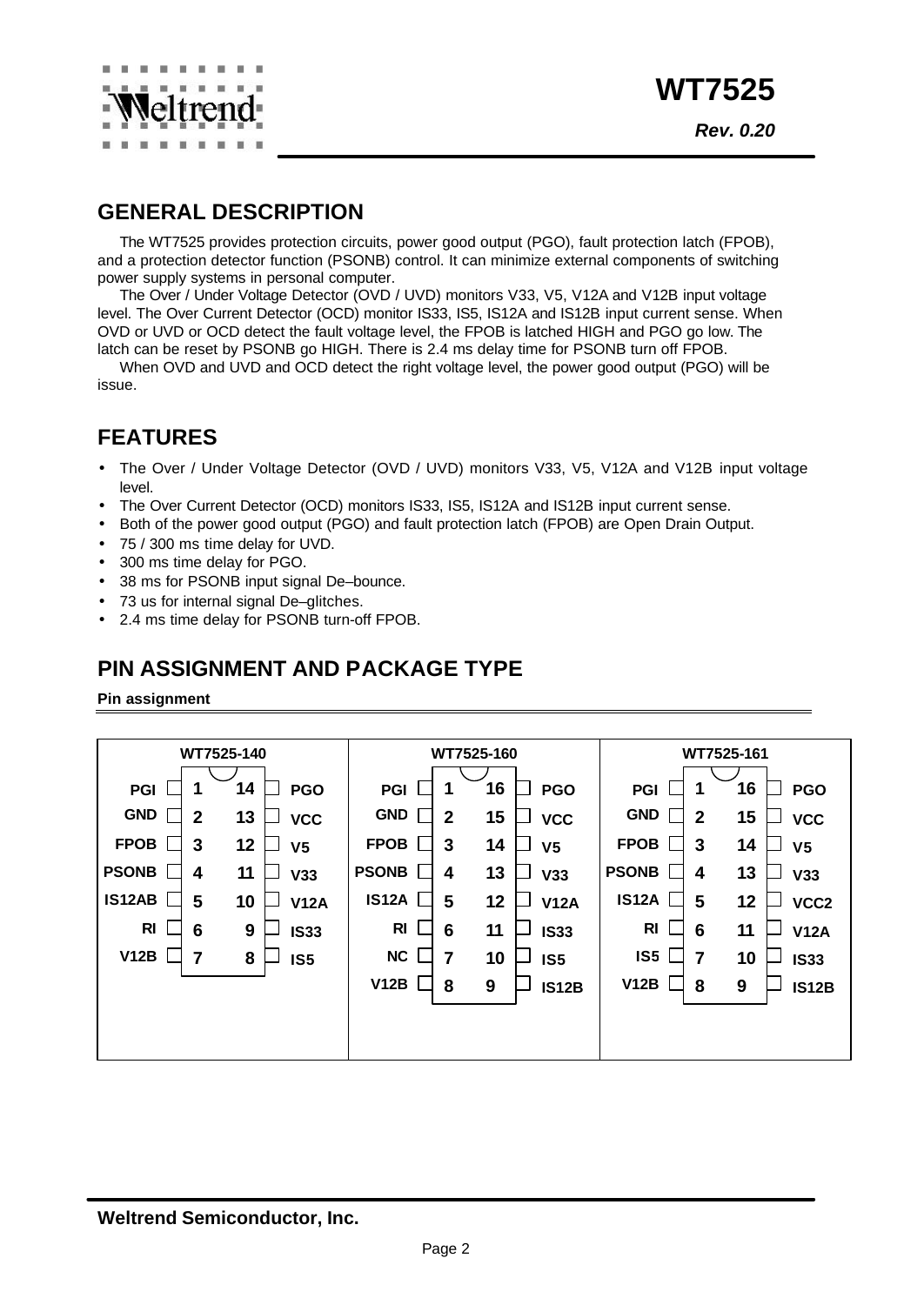

#### **ORDERING INFORMATION**

| Package type                  | <b>ORDERING INFORMATION</b> |
|-------------------------------|-----------------------------|
| 14–Pin Plastic DIP WT7525N140 |                             |
| 14–Pin Plastic SOP WT7525S140 |                             |
| 16–Pin Plastic DIP WT7525N160 |                             |
| 16-Pin Plastic SOP WT7525S160 |                             |
| 16–Pin Plastic DIP WT7525N161 |                             |
| 16–Pin Plastic SOP WT7525S161 |                             |

#### **PIN DESCRIPTION**

| <b>Pin Name</b>  | <b>TYPE</b> | <b>Description</b>                              |
|------------------|-------------|-------------------------------------------------|
| PGI              |             | Power good input signal pin                     |
| <b>GND</b>       | P           | Ground                                          |
| <b>FPOB</b>      | Ο           | Fault protection output pin, open drain output  |
| <b>PSONB</b>     |             | On/Off switch input                             |
| <b>IS12A</b>     |             | 12VA over current protection sense input        |
| <b>IS12AB</b>    |             | 12VAB over current protection sense input       |
| RI               |             | Current sense adjust input                      |
| <b>V12B</b>      |             | 12VB over/under voltage input pin               |
| <b>IS12B</b>     |             | 12VB over current protection sense input        |
| IS <sub>5</sub>  |             | 5V over current protection sense input          |
| <b>IS33</b>      |             | 3.3V over current protection sense input        |
| <b>V12A</b>      |             | 12VA over/under voltage input pin               |
| VCC <sub>2</sub> |             | Current sense power supply                      |
| V33              |             | 3.3V over/under voltage input pin               |
| V <sub>5</sub>   |             | 5V over/under voltage input pin                 |
| <b>VCC</b>       |             | Power supply                                    |
| <b>PGO</b>       | O           | Power good output signal pin, open drain output |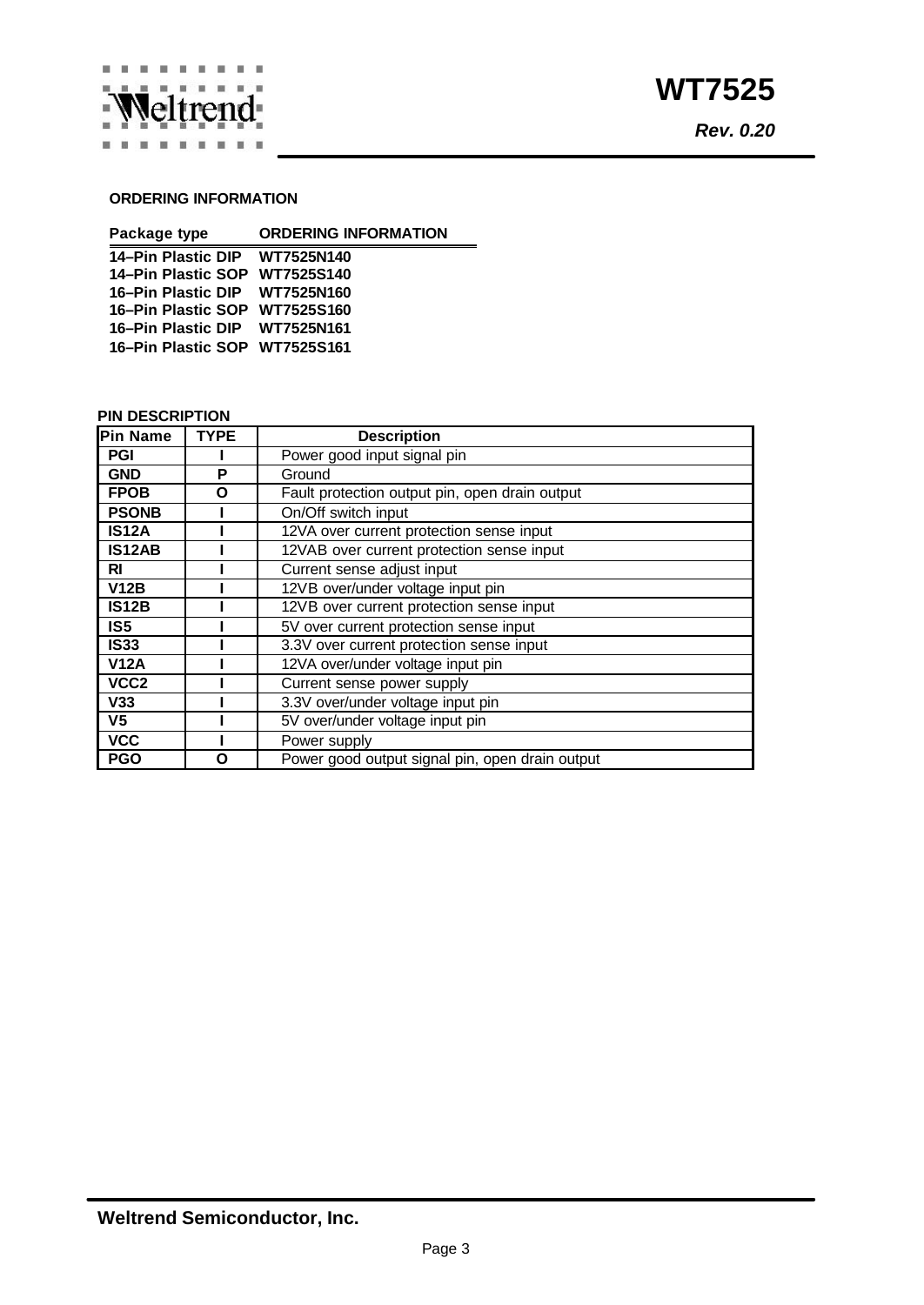

*Rev. 0.20*

## **BLOCK DIAGRAM**

#### **WT7525-140**



**Weltrend Semiconductor, Inc.**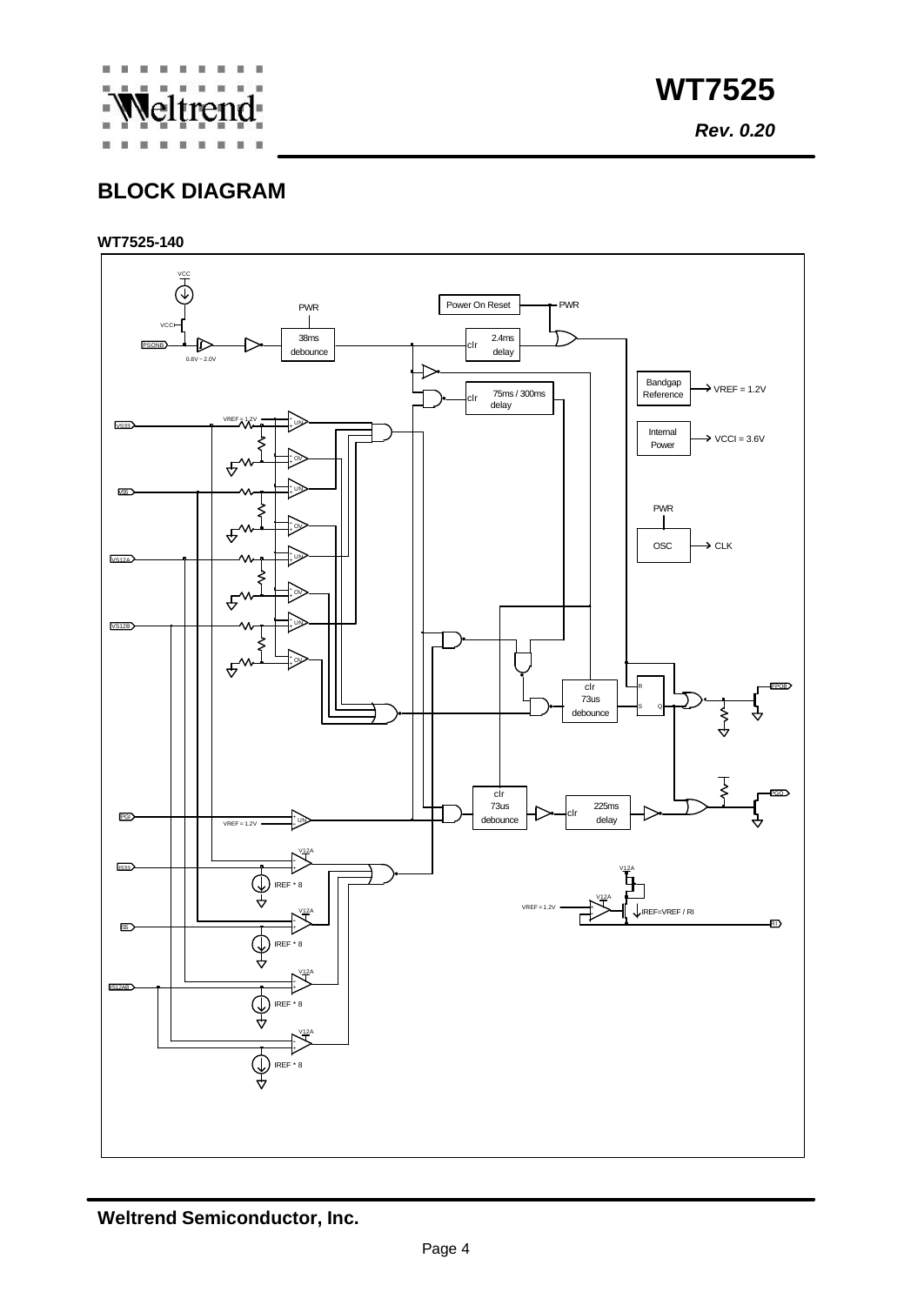#### ×. × ÷ leltrendú. ×



*Rev. 0.20*

#### **WT7525-160**

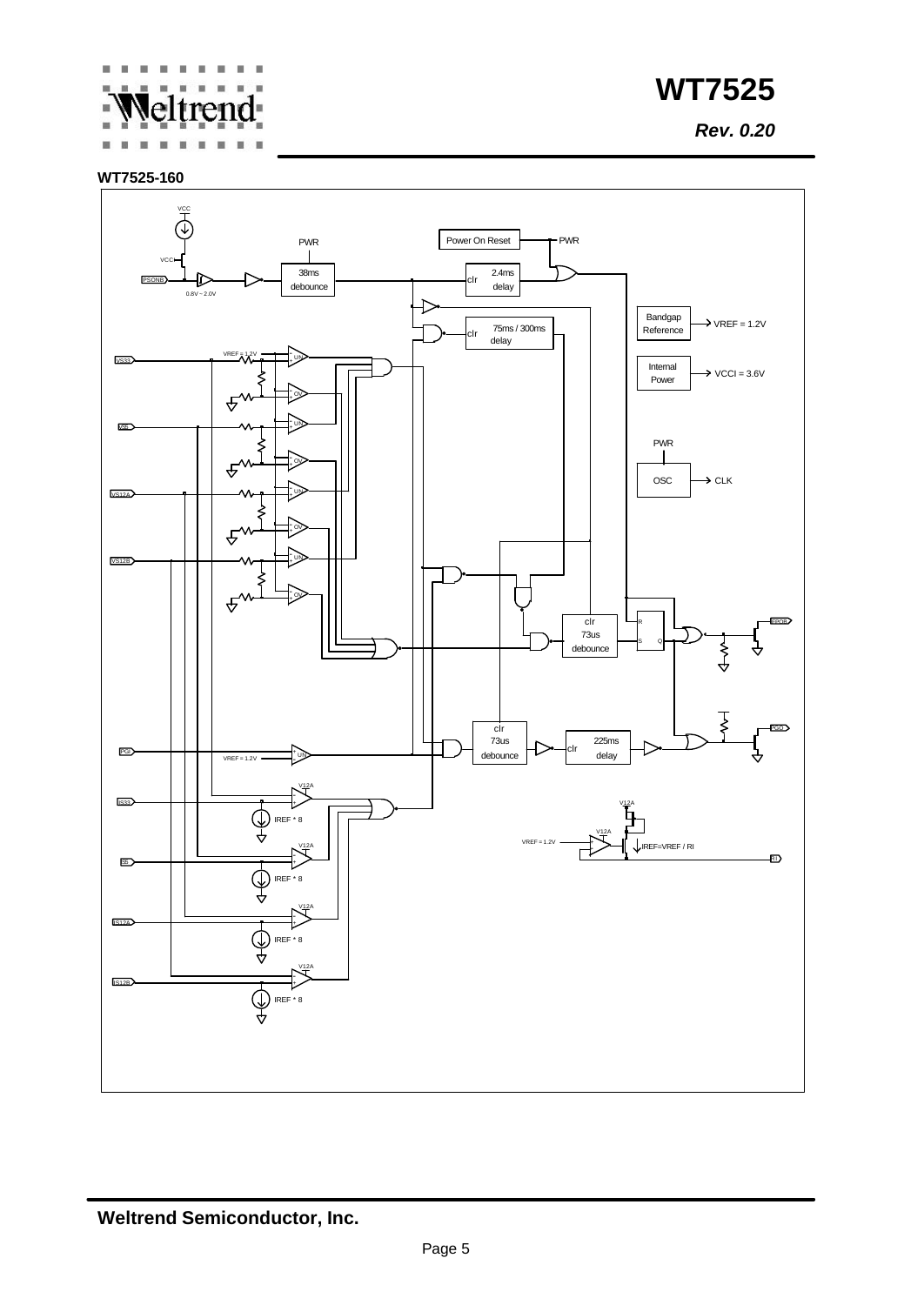#### ×. × ÷ leltrendú.

**WT7525**

*Rev. 0.20*

#### **WT7525-161**

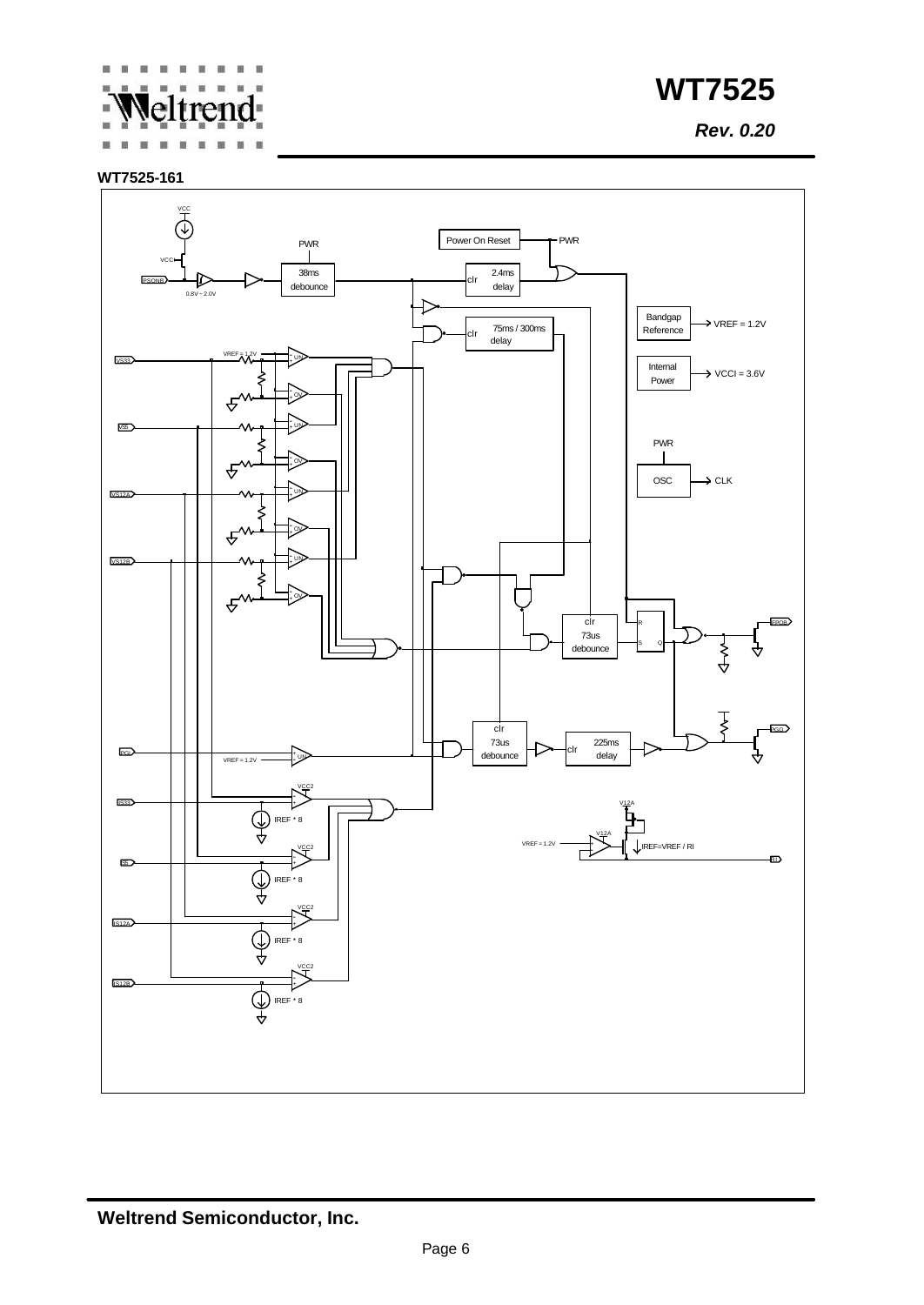*Rev. 0.20*

## **ABSOLUTE MAXIMUM RATINGS**

|                                 | <b>Parameter</b>        | Min.   | Max.      | Unit |
|---------------------------------|-------------------------|--------|-----------|------|
| Supply voltage, VCC, VCC2, V12A |                         | $-0.3$ | 16        |      |
| Input voltage                   | <b>PGI</b>              | $-0.3$ | $VCC+0.3$ |      |
|                                 | PSONB, V5, V33, I5, I33 | $-0.3$ |           |      |
|                                 | V12B, I12AB             | $-0.3$ | 16        |      |
| Output voltage                  | FPOB, PGO               | $-0.3$ |           |      |
| Operating temperature           |                         | $-40$  | 125       |      |
| Storage temperature             |                         | $-55$  | 150       |      |

\*Note: Stresses above those listed may cause permanent damage to the devices

## **RECOMMENDED OPERATING CONDITIONS**

|                            | <b>Parameter</b>    | <b>Conditions</b> | Min. | Typ. | Max. | Unit |
|----------------------------|---------------------|-------------------|------|------|------|------|
| Supply voltage, VCC        |                     |                   | 4    | 12   | 15   |      |
| Supply voltage, VCC2       |                     |                   |      | 12   | 15   |      |
| Input voltage              | PSONB, V5, V33, PGI |                   |      |      |      |      |
|                            | V12A, V12B          |                   |      |      | 15   |      |
| Output voltage             | FPOB, PGO           |                   |      |      |      |      |
| Output sink current        | <b>FPOB</b>         | 0.7V              |      |      | 30   | mA   |
|                            | <b>PGO</b>          | 0.4V              |      |      | 10   | mA   |
| Supply voltage rising time |                     |                   |      |      |      | ms   |
| Output current for RI      | R <sub>l</sub>      |                   | 10   |      | 65   | uA   |

## **ELECTRICAL CHARACTERISTICS, at Ta=25°C and V<sub>CC</sub>=5V.**

#### **Over Voltage Detection**

| <b>Parameter</b>                         |       | <b>Condition</b>                  | Min. | Typ. | Max. | Unit |
|------------------------------------------|-------|-----------------------------------|------|------|------|------|
|                                          | V33   |                                   | 3.7  | 3.9  | 4.1  |      |
| Over voltage threshold                   | V5    |                                   | 5.7  | 6.1  | 6.5  |      |
|                                          | V12AB |                                   | 13.3 | 13.8 | 14.3 |      |
| Leakage current (FPOB)<br><b>LEAKAGE</b> |       | $V(FPOB) = 5V$                    |      |      |      | uA   |
| $V_{OL}$ Low level output voltage (FPOB) |       | $II_{\text{sink}} = 10 \text{mA}$ | 0.3  |      |      |      |
|                                          |       | $IIsink = 30mA$                   |      | 0.7  |      |      |

#### **PGI and PGO**

| <b>Parameter</b>                          |                    | <b>Condition</b> | Min. | Typ. | Max. | Unit |
|-------------------------------------------|--------------------|------------------|------|------|------|------|
| Under voltage threshold                   | V33                |                  | 2.55 | 2.69 | 2.83 |      |
|                                           | V5                 |                  | 4.1  | 4.3  | 4.47 |      |
|                                           | V <sub>12</sub> AB |                  | 9.5  | 10   | 10.5 |      |
| Input threshold voltage(PGI)              |                    |                  | 1.16 | 1.20 | 1.24 |      |
| Leakage current(PGO)<br><b>LEAKAGE</b>    |                    | $PGO = 5V$       |      |      |      | uA   |
| $V_{OL}$<br>Low level output voltage(PGO) |                    | $IIsink = 10mA$  |      | 0.4  |      |      |

#### **PSONB**

| <b>Parameter</b>         | <b>Condition</b> | Min. | T <sub>VD</sub> | Max. | Unit |
|--------------------------|------------------|------|-----------------|------|------|
| Input pull-up current    | <b>PSONB=0V</b>  |      | 150             |      | uA   |
| High-level input voltage |                  | 2.0  |                 |      |      |
| Low-level input voltage  |                  |      |                 | 0.8  |      |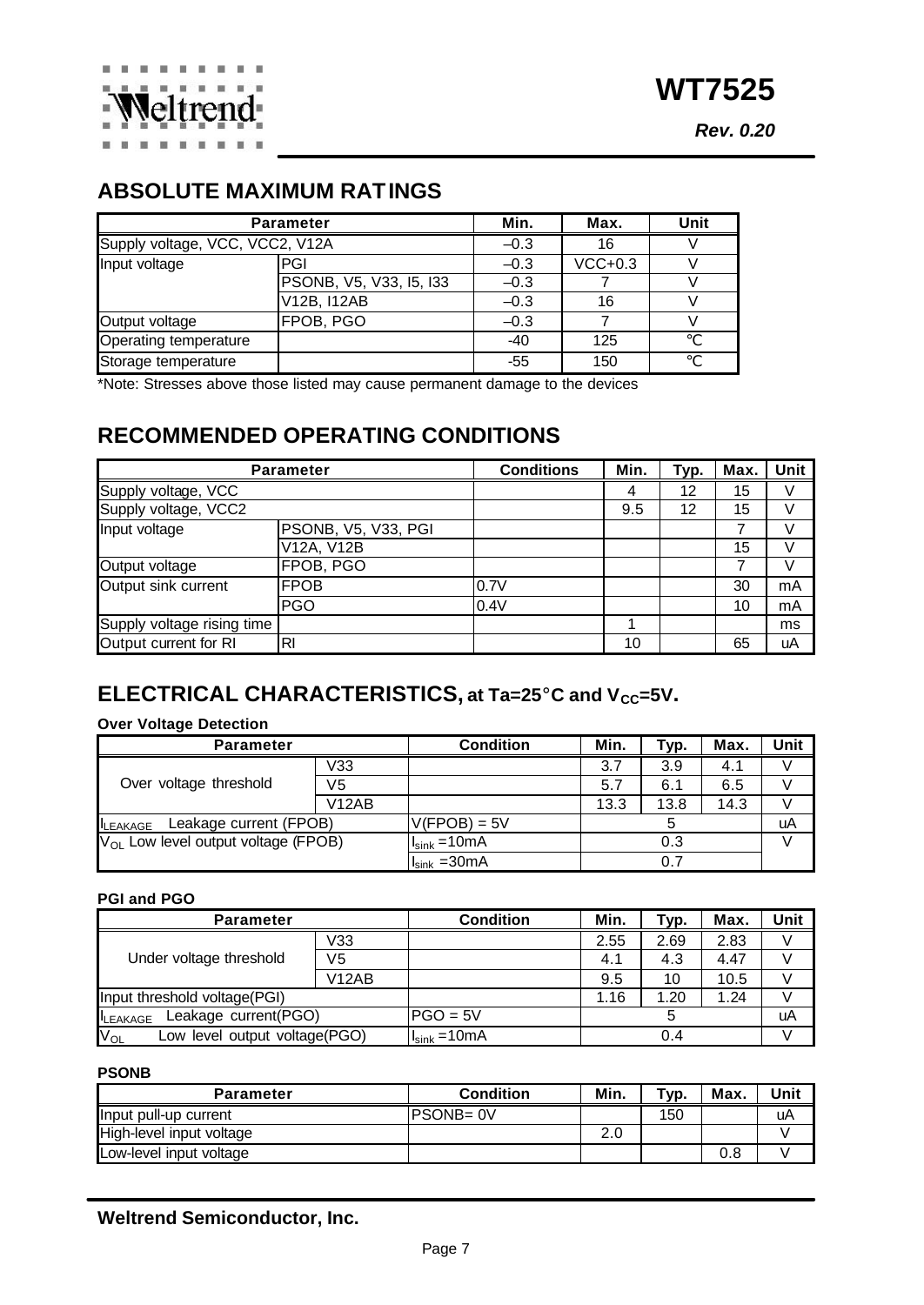*Rev. 0.20*

#### **TOTAL DEVICE**

| Parameter          | <b>Condition</b>        | Min. | $TVP$ . | Max. | Unit |
|--------------------|-------------------------|------|---------|------|------|
| Icc Supply current | <b>PDON</b><br>$N = 5V$ |      |         |      | mA   |
| Vcc low voltage    |                         |      |         |      |      |

#### **SWITCHING CHARACTERISTICS, Vcc=5V**

|                     | <b>Parameter</b>            | <b>Condition</b>                  | Min.            | Typ.            | Max.            | Unit      |
|---------------------|-----------------------------|-----------------------------------|-----------------|-----------------|-----------------|-----------|
| $t_{db1}$           | De-bounce time (PSONB)      |                                   | 32              | 38              | 61              | mS        |
| t <sub>dleay1</sub> | Delay time (PGI to PGO)     |                                   | 200             | 300             | 490             | mS        |
| $t_{db2}$           | De-bounce time (PSONB)      |                                   | 32              | 38              | 61              | mS        |
| $t_{\rm q}$         | De-glitch time              |                                   | 63              | 73              | 120             | <b>uS</b> |
| $t_{\sf delay2}$    | PSONB to FPOB delay time    |                                   | $t_{db2} + 2.0$ | $t_{db2} + 2.4$ | $t_{db2} + 3.8$ | mS        |
| $t_{\rm delay\,3}$  | Internal UVD/OCD delay time | after FPOB go low &<br>PGI > 1.2V | 65              | 75              | 122             | mS        |
|                     |                             | after FPOB go low &<br>PGI < 1.2V | 260             | 300             | 488             | mS        |



**Weltrend Semiconductor, Inc.**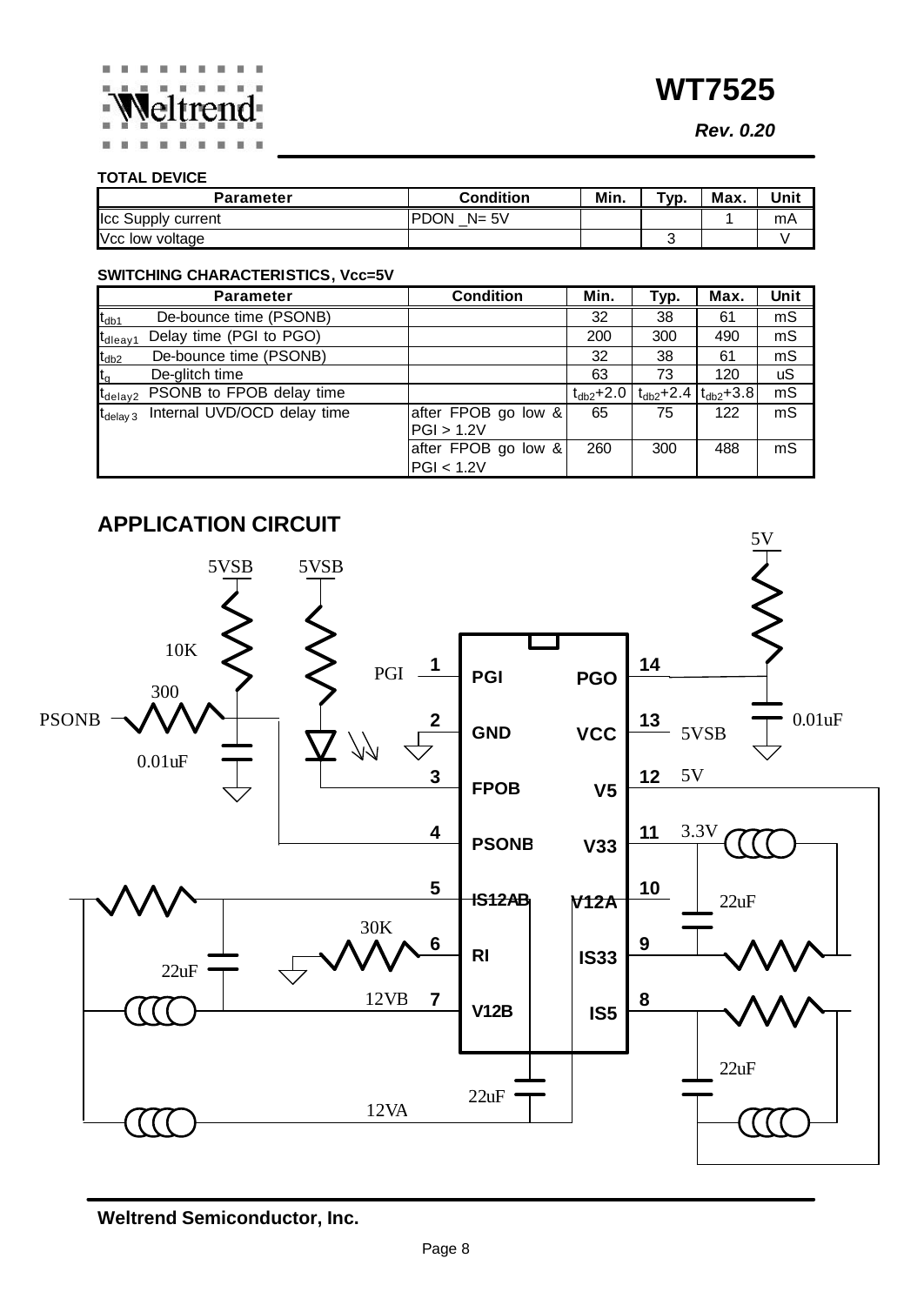## **APPLICATION NOTE**



If  $IL * RL$  (8 \* IREF) \* R, then OCP active. And the capacitor C is used to avoide power on fail or dynamic load fail. We suggest C > 1uF.

EX How to select the resistor of R? Assume RI=30K , RL=3m , OCP=20A

Sol  $R = (\mathbb{L} * \mathbb{R}) / (8 * \mathbb{R})$  $= (20A * 3m) / { 8 * (1.2V / 30K)}$  $= 187.5$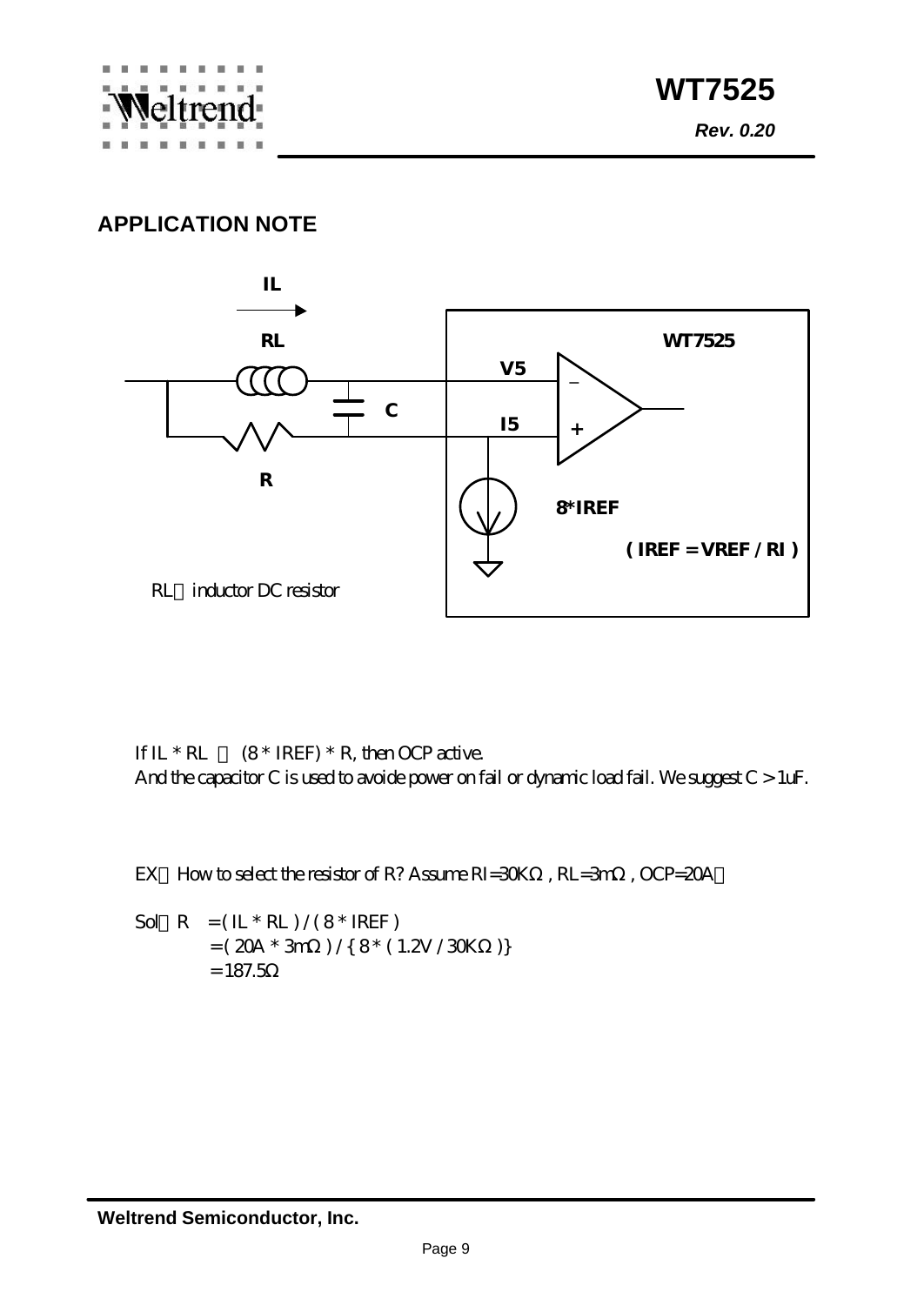

## **APPLICATION TIMMING**

## **1.) PGI (UNDER\_VOLTAGE)**



**Weltrend Semiconductor, Inc.**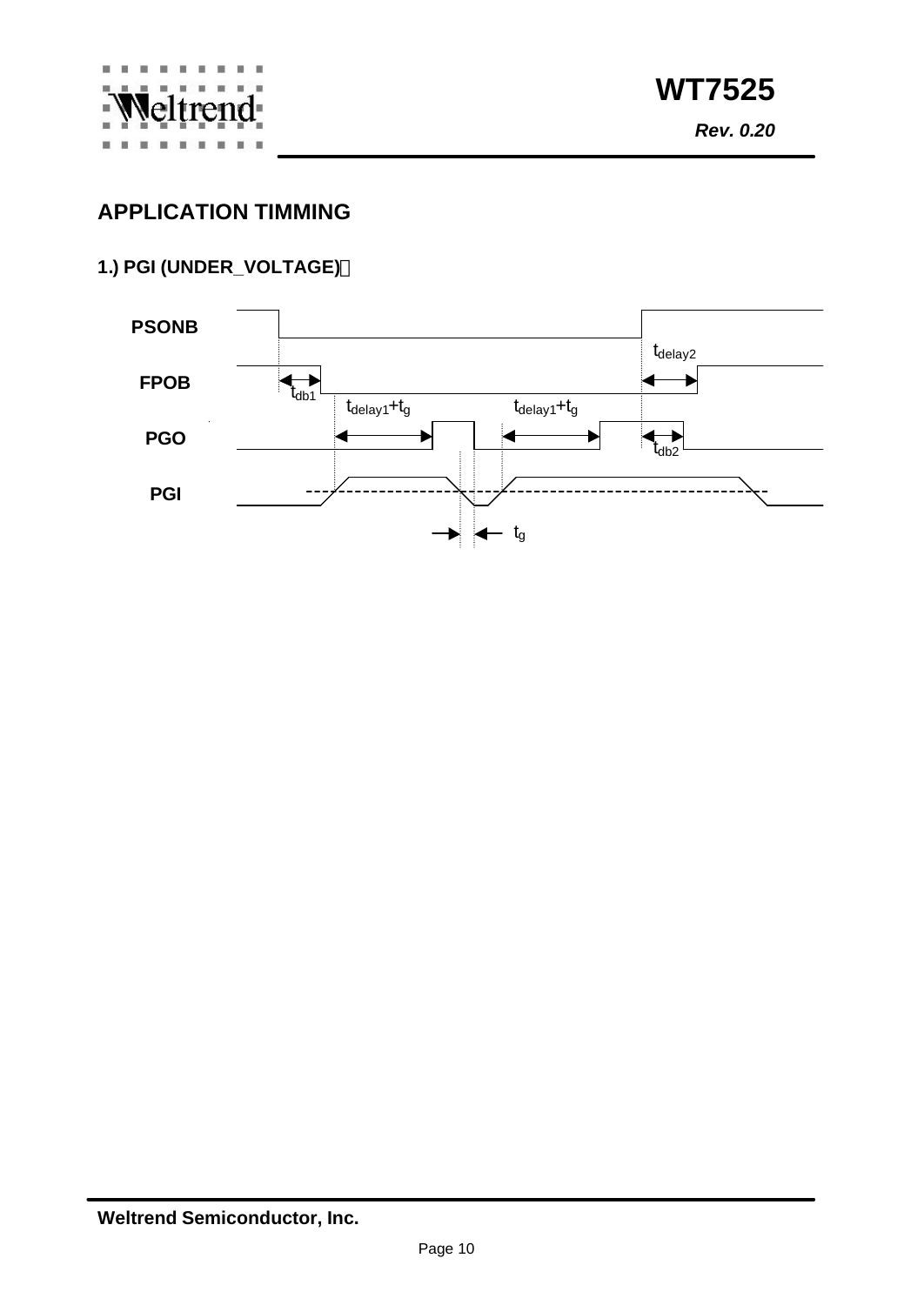#### **2.) V33, V5, V12 (UNDER\_VOLTAGE) or IS33 IS5 IS12 (OVER\_CURRENT)**



**Weltrend Semiconductor, Inc.**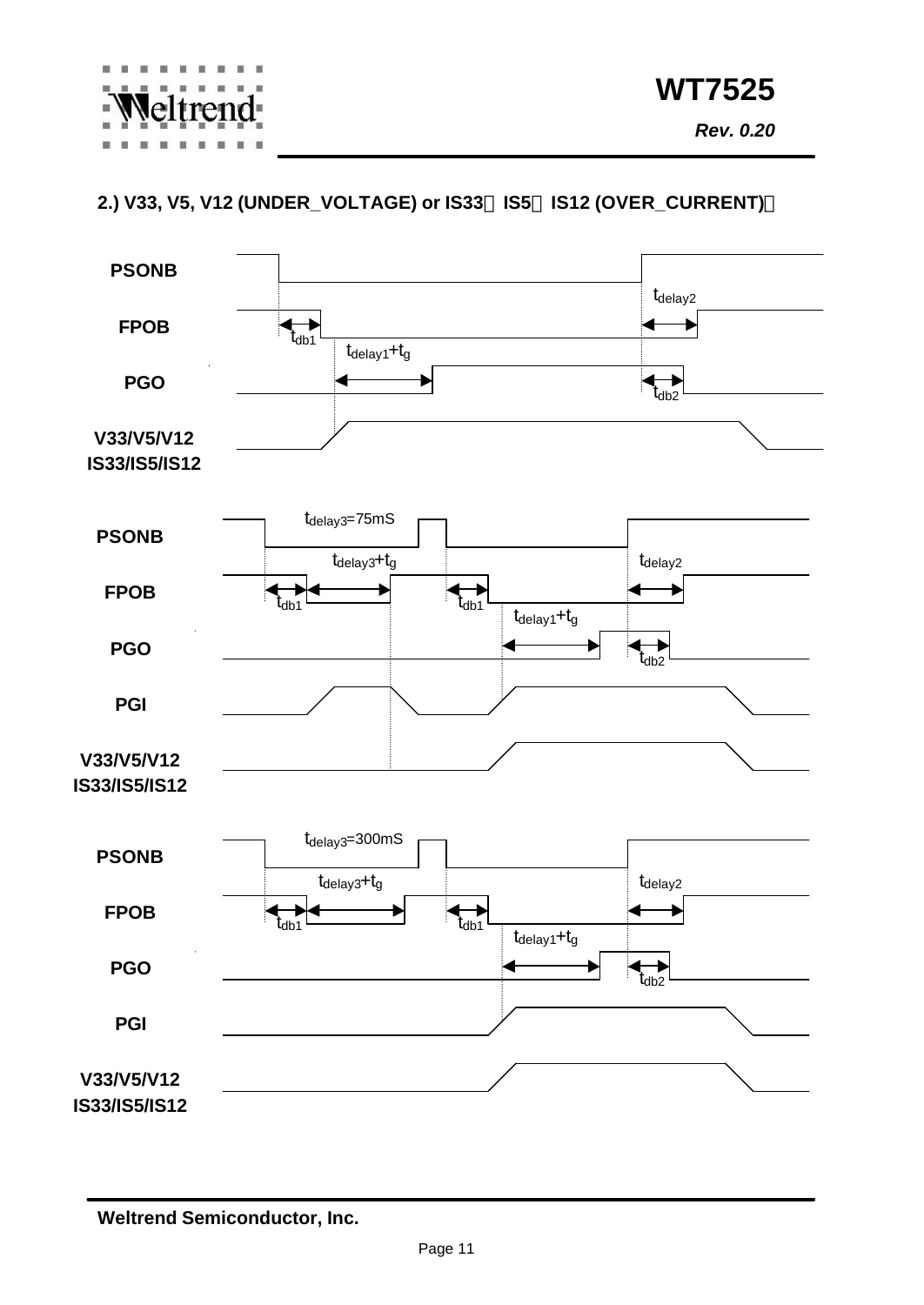*Rev. 0.20*

### **3.) V33, V5, V12 (OVER\_VOLTAGE)**

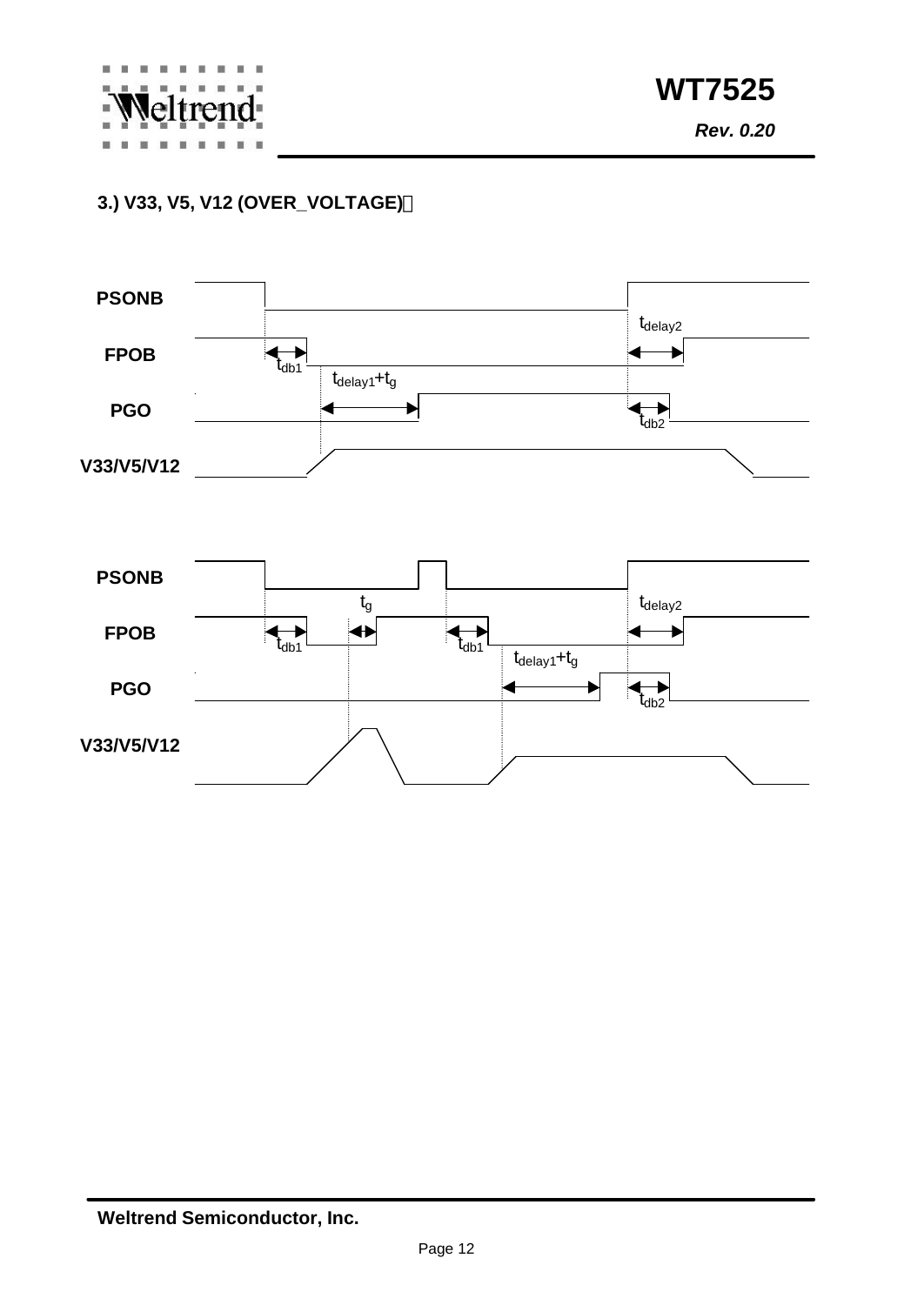*Rev. 0.20*

### **MECHANICAL INFORMATION**

#### **PLASTIC DUAL–IN–LINE PACKAGE**



- NOTE 1 All linear dimensions are in inches millimeters .
- NOTE 2 This drawing is subject to change without notice.
- NOTE 3 Falls within JEDEC MS–001

 $\overline{a}$ **COL** 

tren